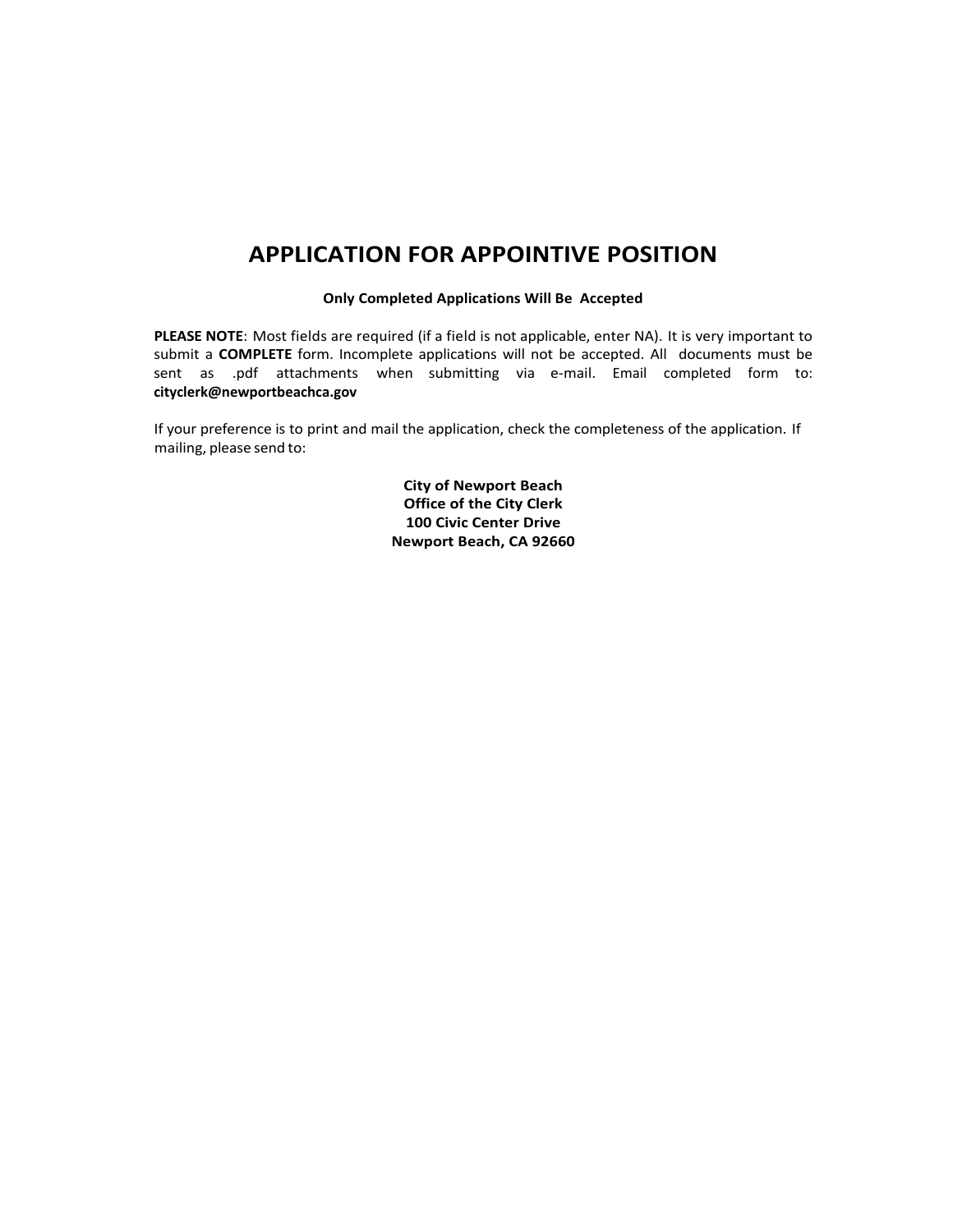# **APPLICATIONFOR APPOINTIVE POSITION**

| <b>FOR OFFICE USE ONLY</b>                   |  |
|----------------------------------------------|--|
| Residence District No.<br><b>Verified by</b> |  |

#### **CITY OF NEWPORT BEACH**

100 Civic Center Drive Newport Beach, CA 92660 City Clerk (949) 644-3005 Fax (949) 644-3039

**DIRECTIONS:** One application can be used for all the appointive positions you are applying for. Applications should be filled out completely so that the City Council may fully evaluate your qualifications. It isthe responsibility ofthe applicant to familiarize themselves with the duties and responsibilities of the position(s) applied for. Detailed information outlining the responsibilities of the positions can be obtained from the City Clerk's Office or on the City's website: [www.newportbeachca.gov](http://www.newportbeachca.gov/) (City Government/Boards, Commissions and Committees). Applications will be kept on file for two yearsfor the position(s) applied for. If you are notselected for appointment during that period oftime, it will be necessary for you to re-submit an application if you are still interested in being considered.

**NOTICE:** Section 702 of the City Charter requires that members of Boards or Commissions appointed by the City Council shall be from the qualified electors of the City. This document is a public record and may be posted on the internet.

| NAME OF BOARD, COMMISSION OR COMMITTEE:<br>Name:                                                                  |                                                                                                                                       |
|-------------------------------------------------------------------------------------------------------------------|---------------------------------------------------------------------------------------------------------------------------------------|
| (Last)                                                                                                            | (First)<br>(Middle)                                                                                                                   |
| Residence Address (required):                                                                                     | Zip Code:                                                                                                                             |
| How long have you lived in Newport Beach?                                                                         | Home/Cell #:                                                                                                                          |
| <b>Business Address:</b>                                                                                          | <b>Business Phone:</b>                                                                                                                |
|                                                                                                                   | <b>Email Address:</b>                                                                                                                 |
| Have you ever been convicted of any crime or violation of any law or statute other than minor traffic violations? |                                                                                                                                       |
| <b>NO</b>                                                                                                         | YES (If yes, attach separate sheet with explanation)                                                                                  |
| or employment in the City government.                                                                             | NOTICE: Pursuant to Section 702 of the City Charter, no members of boards or commissions shall hold any paid office                   |
|                                                                                                                   | Do you currently hold any paid office or employment with the City of Newport Beach, including but not limited to contracted services? |
| <b>NO</b>                                                                                                         | YES (If yes, attach separate sheet with explanation)                                                                                  |
| If applying for a position on the Finance Committee, have you declared bankruptcy in the last 10 years?           | YES<br><b>NO</b>                                                                                                                      |
| Committee you are applying for.                                                                                   | Please state any past, current or foreseeable future financial interests of any kind that may conflict with the Board, Commission or  |
|                                                                                                                   |                                                                                                                                       |
|                                                                                                                   |                                                                                                                                       |